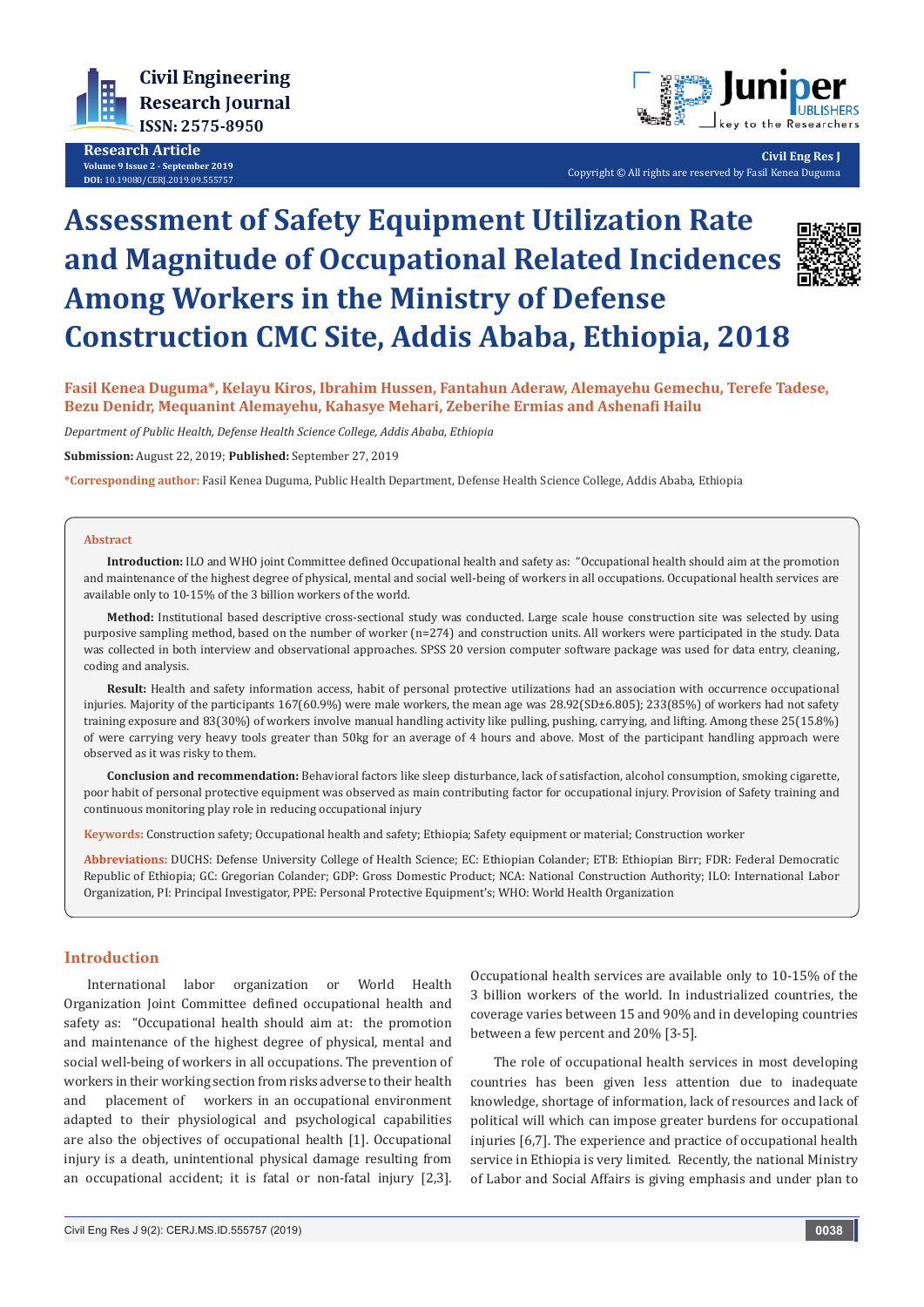organize the service, but the baseline information on determinants of occupational injuries especially on construction work is scarce /absent for planning and implementing to prevent and control it [8]. In 2015, US bureau of labor statistic reports shows that roughly 2.9 million non-fatal workplace injuries and illnesses, of which 2.8 million were injuries in private industry employers, which occurred at a rate of 3.0 cases per 100 equivalent full-time workers [9].

According to Ethiopia labor statistics development program with ILO, improving working environment and strengthening occupational health and safety are used for enhancing work efficiency at any industry [10,11] The majority of developing country like Ethiopia, occupational health and safety aspect has been given less attention and workers, who have been done in construction industry are work- related injury occur very high. This is due to illiteracy, poverty, lack of health, and safety training and information on health hazards and risks at the workplace [12]. Globally, about millions of working age group peoples are work under poor and risk environments, due to the occupational injuries and disease continue to be the leading cause of workrelated deaths [13]. Recently WHO/ILO report shows that every 15 seconds, a worker dies from occupational accident or disease [14]. Every 15 second, 153 workers and every day 6300 people die as results of occupational accident or work-related (13). The impact of these, the economic burden of occupational injury that means the direct and indirect cost 1.8%-6% GDP in average 4% of National Domestic Product in worldwide [15,16]. According to same studies, the construction industry in the world is rapidly growing at a rate of 75.5% on average. This reality is also experienced in the Ethiopian context, it reaches to 12% in the year 2014/15 [16]. However, a survey was done by international commission on occupational health member from 47 industrialized and industrializing countries; the estimated coverage of workers with OSH services was only 18% [14]. The right of labor is declared with detail obligation of employers in Ethiopian labor proclamation no 377/2003 EC. The proclamation explains that employees must take appropriate steps of ranging from instructing or notifying employees concerning the hazards of their respective occupations to provide workers with protective tools, clothing and other safety equipment. But unfortunately, this legal document, according to the existing working environment and situation of daily labored, seems to have been just shelved at the ministry of social and labor affair, justice bodies and construction companies [17,18]. Irrespective of this, the construction industry is at its booming stage, especially in Addis Ababa. Hence, implementation of occupational health and safety rules had a major problem in developing country [19].

An occupational injury is one of the most prevalent among construction industries reports of developing countries show work-related injury are the most commonly reported occupational illness and disability. Apart from personal suffering, these conditions impose a major financial burden on the community

on employers and on individual. There is less information about the prevalence and associated risk factor of work-related injuries among building construction workers population in developing countries like Ethiopia when compared to industrialized countries. Occupational morbidity, disability and death without use PPE in most developing countries including Ethiopia are becoming a serious public problem. Construction industry has been identified as one of the most hazardous industries in many parts of the world. Especially developing country like Ethiopia in which, development on housing construction on fast growing are more affected. Although, evidence based occupational health and safety services are indispensable, studies showing factors of occupational injury in most workplaces such housing construction are scarce in Ethiopia. Therefore, finding of this study may utilized and provide baseline information for Defense construction sector/bureau, help in proper usage of PPE's to prevent workrelated injury for employer, employee Defense construction sector/bureau.

This study discovers the rate personal protective equipment utilization and protecting factors in Addis Ababa Ethiopian Defense construction industries. Different investigation reported that low educational status, low monthly salary, low working experience (5 years or less) on present job were common risk factor for work-related injuries [20-22]. Most occupational health and safety studies conducted in developing countries also revealed that increased educational levels in factory have been associated with decreased work-related injuries [23,24]. However, across sectional status in Addis Ababa shows educational status of the workers has not significantly associated with magnitude of occupational injuries [20]. Education is more likely to increase workers safety and health practice that can prevent them from occupational injuries [25,26]. Workers salary per month was found to be significantly related to injury occurrence. Workers with low income could have more hazardous job in which may not use protective clothing. Workers with good salaries are usually highly educated have supervisory jobs and have less exposure to job hazards [27].

Many studies concluded hours worked per week, health and safety information, workplace supervision health and safety training showed a significant association with work and workrelated injuries [21,23,28,29]. An increasing number of studies have considered job satisfaction and regular supervision of workplace as pervasive and influential factors in the occurrence of work-related injuries in the work environment. Study done in France indicated that work accidents have been associated with alcohol consumption [30]. Study done in our country Afar regional state workers who were used drink alcohol were more likely to be injured than those who do not consume alcohol but no significant association between chat chewing and cigarette smoking with occurrence of occupational injuries [29].

Also, study conducted in Gondar University among the construction workers included that awareness among workers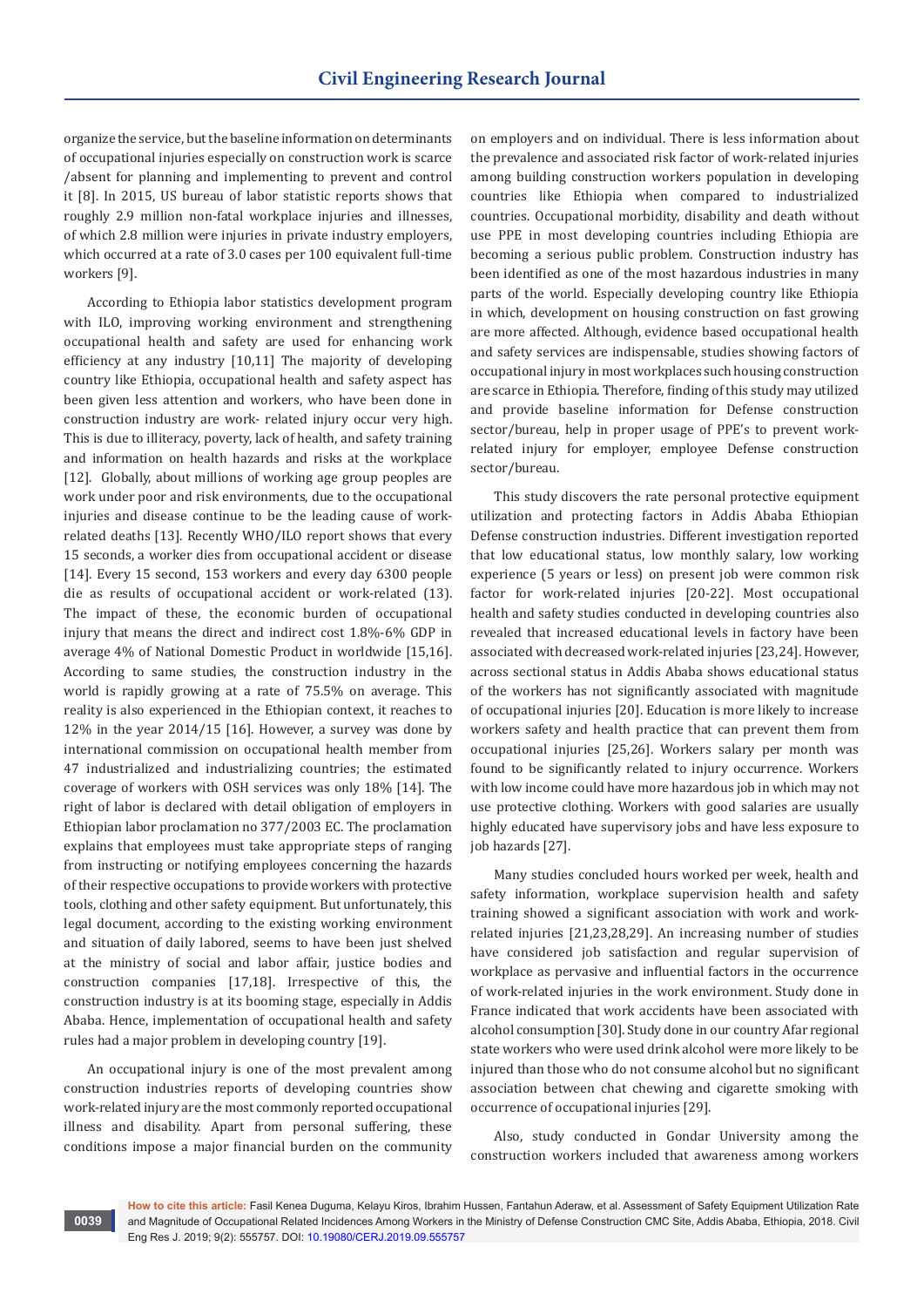regarding dangers and risks at workplace use of personal protective equipment, and good personal hygiene practice to minimize unnecessary exposure to work site contaminants was found to be important to decrease the occupational injury problems and improve the health status of workers [31]. Most study show that the leading cause of occupational injury among construction workers are falling ground level, struck by an object, cutting by sharp object and slipping [21, 23, 25, 31].

Questionnaires-based survey conducted in Ethiopia, Gondar among construction workers show that the major occupational problem are skin disorder 16% eye problem and headache, 15% muscular skeletal problem and harm by sharp instrument 14% [32]. Finally, the prevalence and factors that contribute the occurrence of injury in workplace in Ethiopia will studied. And, the availability and utilization PPE among construction worker are not studied. So, this study will provide baseline information for policy makers to design strategy to give priority to prevention and control of occupational injuries to have healthy workforce and sound economic development by availability of PPE to workers and regular supervision on the [33]work site for proper utilization of PPE, training of pre-work and after work. The result of this research is expected to be important for practitioners and researchers on how to deal with incorporate and identify problems related to ergonomic aspects to assess work-related injuries in the construction industry Figure 1.



# **Methodology**

#### **Study design**

Institutional based descriptive cross-sectional study method was used

**Study area and period:** The study was conducted in Addis Ababa (Capital city of Ethiopia). From Feb 26 - Mar 19/2018 GC, in "CMC" site Defense construction, which is Defense Foundation house construction. Addis Ababa city has a total population of 3,338,569, projected from the 2015 population census (CSA 2007 EC). The city is divided into ten sub-cities. Defense construction bureau has 29 construction Project as hole of the country, from this the 7 large construction projects are in Addis Ababa, CMC site is one of the largest construction project contains 17 block of ground pulse 7 and 9. The choice of this sector was based on the size of the project and number of worker in the project so based on this factors CMC project site was selected as main study site.

#### **Source of population**

All workers who engaged in Defense construction firm, CMC Defense Foundation house construction, Addis Ababa.

# **Study population**

Selected workers, who was directly involved in the building construction project considered as a part of study population.

#### **Sampling size determination**

All employees who involved in 17 block construction workers, working as the masons, Carpenters and roofers, Plumbers and electricians, finishing worker, Helpers and daily laborers were included in the study to assess the rate of safety material utilization;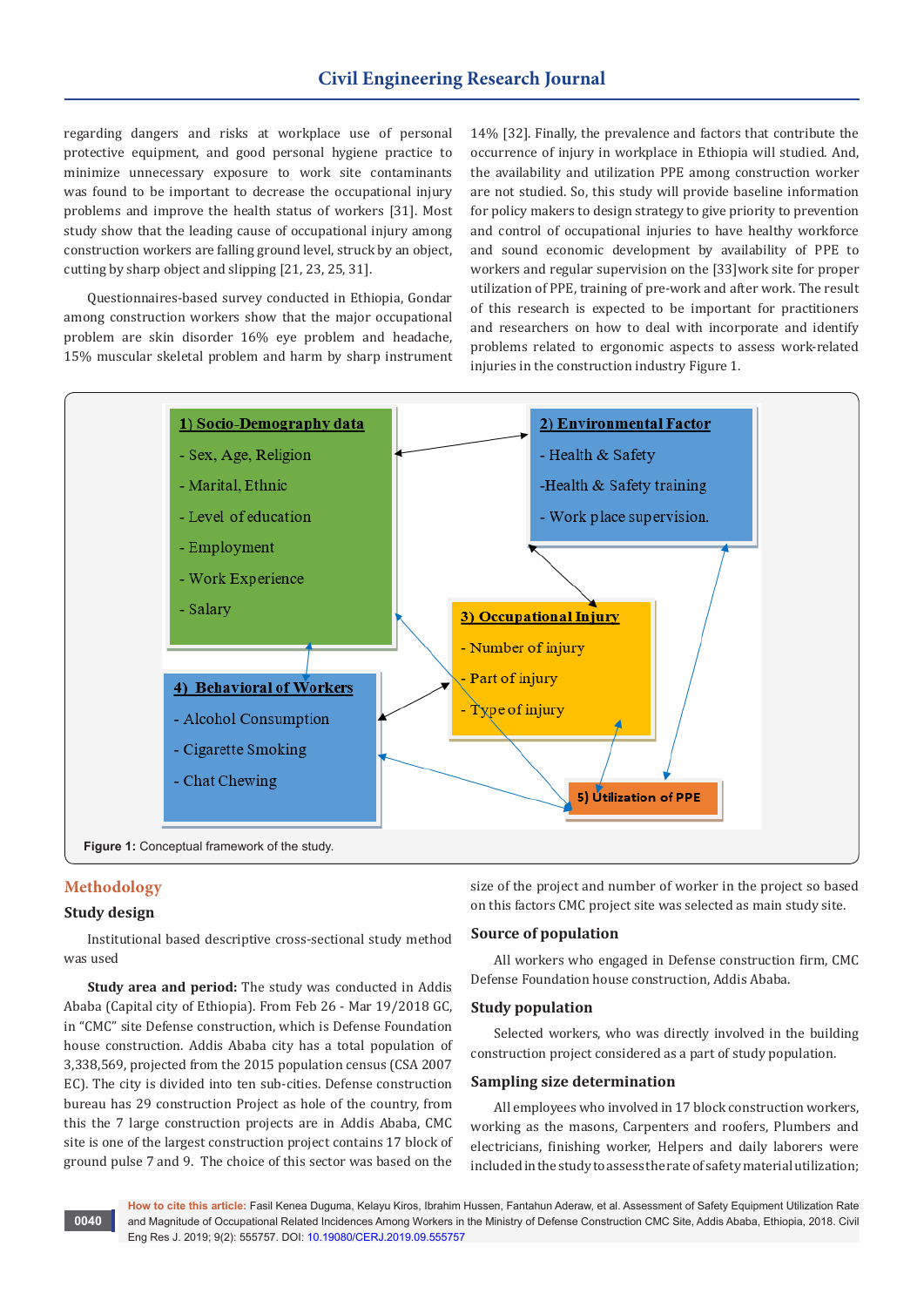and experienced occupational injury within the past 12 months, and last 2 weeks workers who never experienced occupational injury within the working site. employee as supervisors, trackers, and other managerial working area were excluded from the study assuming that they were less exposed for occupational injury.

The total number of workers in the selected study site were ≤2,000 out of this 800 population was calculated using formula of a single population proportion, so the sample size was 274 considering, data was continuous and at confidence interval 95%, marginal of error 5% and considering 5% non-response rate. There are 29 project with  $\geq 20,000$  workers in Defense construction sector, from these only one site was included in our study, (3.5%) was selected for study according to our randomly selection, 3.5% was inadequate for analysis and reporting, but the selected sites have uniform PPE requirements because they had one similar experience. Our site had been registered by Addis Ababa city and certified by NCA. In the site 274 participants was select by the interval of 3<sup>th</sup> to participate in the study because the number of construction workers in one site will almost the same.

NB:  $-$  n=  $z^2$  p (1-p) / w<sup>2</sup> = (1.96)<sup>2</sup> × (0.5×0.5)/ (0.05)<sup>2</sup> = 3.84 × 0.25/0.0025

 $= 0.96 \div 0.0025 = 384 = 384 + 5\%$  non-response = 384+19.2  $= 404$ 

- 1. Finite population correction formula if  $N = 800$  n = n/  $(1+n/N)$
- 2. 384/ (1+384/800)
- 3. 384/ (800+384/800)
- 4.  $384/(1184/800) = 384 \div 1.48 = 259.5 = 260$
- 5. 261 × 5% non-response
- 6.  $261 + 13 = 274$  will be final sample size.

## **Sampling procedure**

Sample size (n) was calculated by using one population proportion formulas by considering used of PPE and unused of PPE among the construction workers. Out of 800 workers 274 workers was sample size by the interval of  $3<sup>th</sup>$  was select by using randomly sampling method. Project 16-01B and Project 14-01B working department which include in the study, the total sample was the construction site and their worker population size was calculated based on availed participant at the observation time. Pre-taste and structural interview questionnaire and observational check list was used to collect the data. Finally, each study subject was selected by using random sampling technique on the workers work site.

#### **Data collection**

Data were collected by using pre-taste and structured Amharic questionnaire face to face interview approach. Training was given for both the facilitators, supervisors at the time of data collection. The training includes briefing on the general objective of the study, discussing the content of the questionnaires and type of information needed to be answered. The questionnaire focused on the Socio- demographic, utilization and availability of PPE, behavior of the workers, environmental risk factors, occupational injury, and job stress assessment tools. We used observation check list for cross checking mechanism for data quality. Data were collected by six BSc public health profession or group members, which were used to determine on prevention of occupational injury within the construction area.

#### **Operational definition**

**Personal Protective Equipment:** -Utilization of a material uses by worker who work in a construction worker protection against health and safety hazard. Include items success as gloves, safety glasses, ear plug, shoes/boots, hard hats, respiratory or coveralls, full body suits that necessary to be worn during a activity [27].

**Occupational Injury:** Any physically injury sustained on worker in construction within the performance of his or her work and absent from work four or more days from workplace [27].

**Health and Safety training:** A Training gave to a worker about health and safeties.

**Occupation Health Risk:** Any source of potential damage, harm or adheres health effects on something or someone under certain conditions at work.

**Permanent employee:** -Any contract of employment between employee and employer concluded for an indefinite period [25].

**Temporary employee:** Any employment contract between employee and employer made for define period [25].

**Cigarette Smoker:** Any employee who were smoking one cigarette per day or occasional for at least 1 years.

**Alcohol drinker:** An employee who drinks alcohol at least five drinks per week for men for at least 1 year, and two drinks pet week for women for at least 1 year.

#### **Study variable**

# **Dependent variable: Utilization of safety material/PPE**

## **Independent variable**

- a. Socio-Demographic data.
- b. Availability of PPE.
- c. Behavior of the worker
- d. Environmental factor
- e. Job stress assessment tool.

#### **Inclusion and Exclusion criteria**

#### **Inclusion criteria**

- I. Who were18 years and above.
- II. Who were works 3 months and above.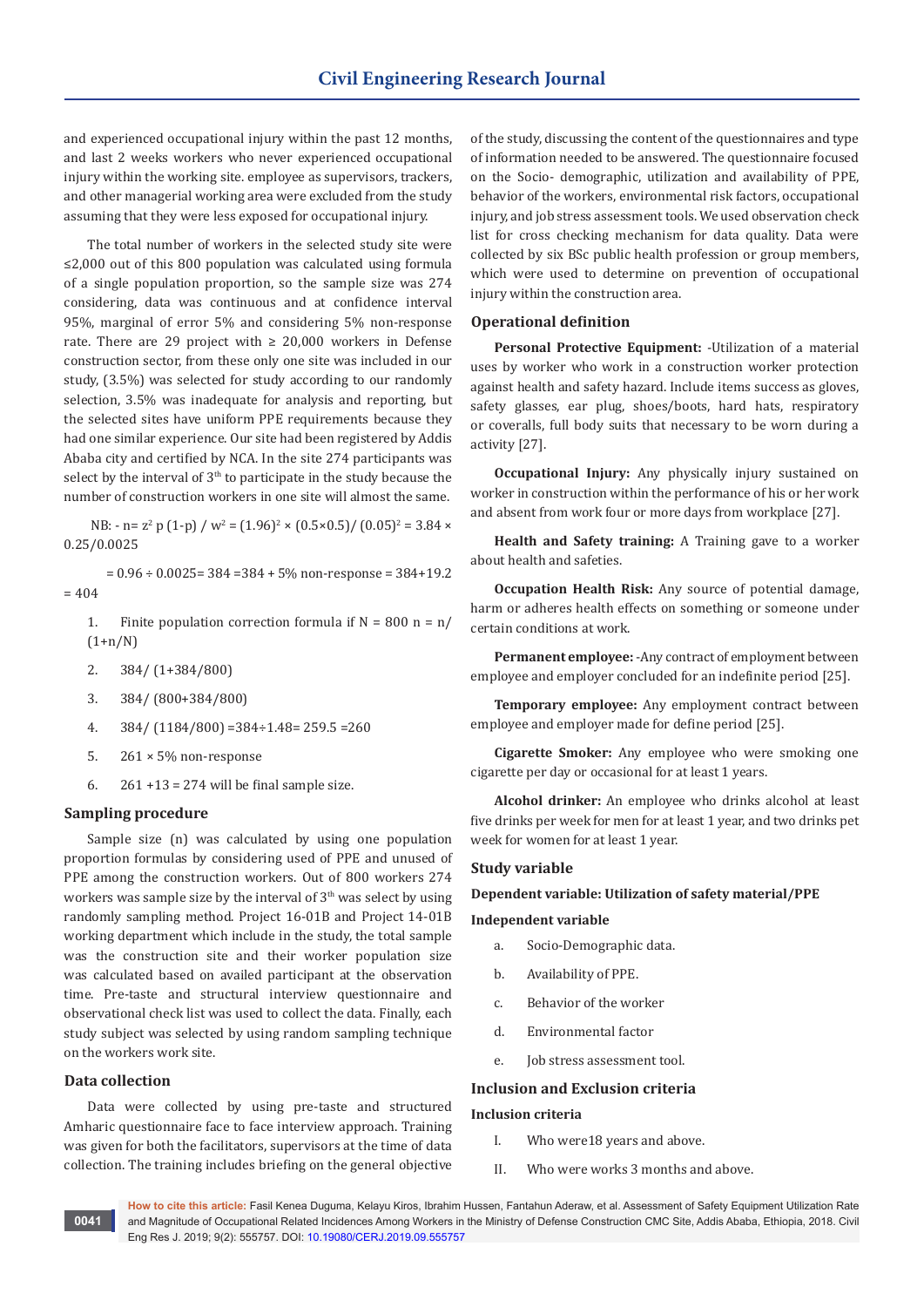- III. Who were willing to participate in the study.
- IV. Who practically construction worker.

## **Exclusion criteria**

**0042**

- A. Those age below 18 years.
- B. Those who unwilling to participate in the study
- C. Those who were working below 3 months in the study site
- D. those who not practically construction worker.

#### **Data processing and analysis**

Data entry and the analysis were conducted by using SPSS version 16 software package for data management and analysis. The descriptive statistics such as frequency, percent, mean, and median were employed for most variables.

#### **Data quality control management**

The questionnaire was first prepared originally in English and translated to Amharic and then back to English to verify the consistency and content validity. Finally, Amharic version was used. All the research team was involved in data collection after training. The training was focused on data collection instrument, field method inclusion-exclusion criteria and record keeping issues. The interview questionnaire was pre-tasted on 5% [14] respondents in Defense head quarter sub construction old airport,

Addis Ababa, LIDETA sub-city, to identify potential problems, unanticipated interpretation and objection; based on the finding of pretests some modification was done on the questionnaire before the actual data collection.

# **Ethical consideration**

This study was carried out after obtained ethical clearance from Defense University collage of health science/IERC of the college. Permission to conduct this study was secured from Defense construction bureau and from study construction site officially. Oral consent from each subject was obtained after clear explanation on the purpose of the study. Participant was also informed as they had full right to discontinue or refuses to participate in the study. confidentiality, autonomy, privacy, total time taken was informed and secured.

#### **Results**

# **Socio demographic characteristics**

A total of 274 participants were interviewed for this study, the total participant 167(60.9%) were male workers, under the age of 30 years  $181(66.1\%)$  and the mean age  $28.92(SD \pm 6.805)$ , regarding to marital status of workers majority of them were single 155(56.6%), about educational level of worker 84(30.7%) completed primary level Table 1, 157(57.3%) are temporary employed workers and about 78(28.5%) were above or 3 months' work experience, the mean of monthly salary of the workers were 3000.81(SD±1824.291) Figure 2 and Figure 3.

**Table1:** Selected Socio-demographic determinant of utilization of PPE among Defense construction worker, Defense foundation house construction, CMC site, Addis Ababa, Ethiopia, March 2018.

| Variable                                      | Valid                   | Frequency(f)   | Precent (%)      |
|-----------------------------------------------|-------------------------|----------------|------------------|
|                                               | Male                    | 167            | 60.9             |
| Sex of Respondent (n=274)                     | Female                  | 107            | 39.1             |
|                                               | Total                   | 274            | 100              |
|                                               | $\leq$ = 20             | $\mathbf{1}$   | 0.4              |
|                                               | 21-30                   | 191            | 69.7             |
| Age category (n=274)                          | 31-40                   | 63             | 23               |
|                                               | 41-50                   | 19             | 6.9              |
|                                               | Total                   | 274            | 100              |
|                                               | Illiterate              | 14             | 5.1              |
|                                               | Read and write          | 70             | 25.5             |
|                                               | Primary School (1-8)    | 84             | 30.7             |
| Educational status of respondent<br>$(n=274)$ | Secondary school (9-12) | 65             | 23.7             |
|                                               | Technical school        | 35             | 12.8             |
|                                               | First degree and Above  | 6              | $2.2\phantom{0}$ |
|                                               | Total                   | 274            | 100              |
|                                               | Married                 | 102            | 37.2             |
|                                               | Single                  | 155            | 56.6             |
| Marital status of Respondent<br>$(n=274)$     | Divorced                | $\overline{2}$ | 0.7              |
|                                               | Widowed                 | $\, 8$         | 2.9              |
|                                               | Separated               | $\overline{7}$ | 2.6              |
|                                               | Total                   | 274            | 100              |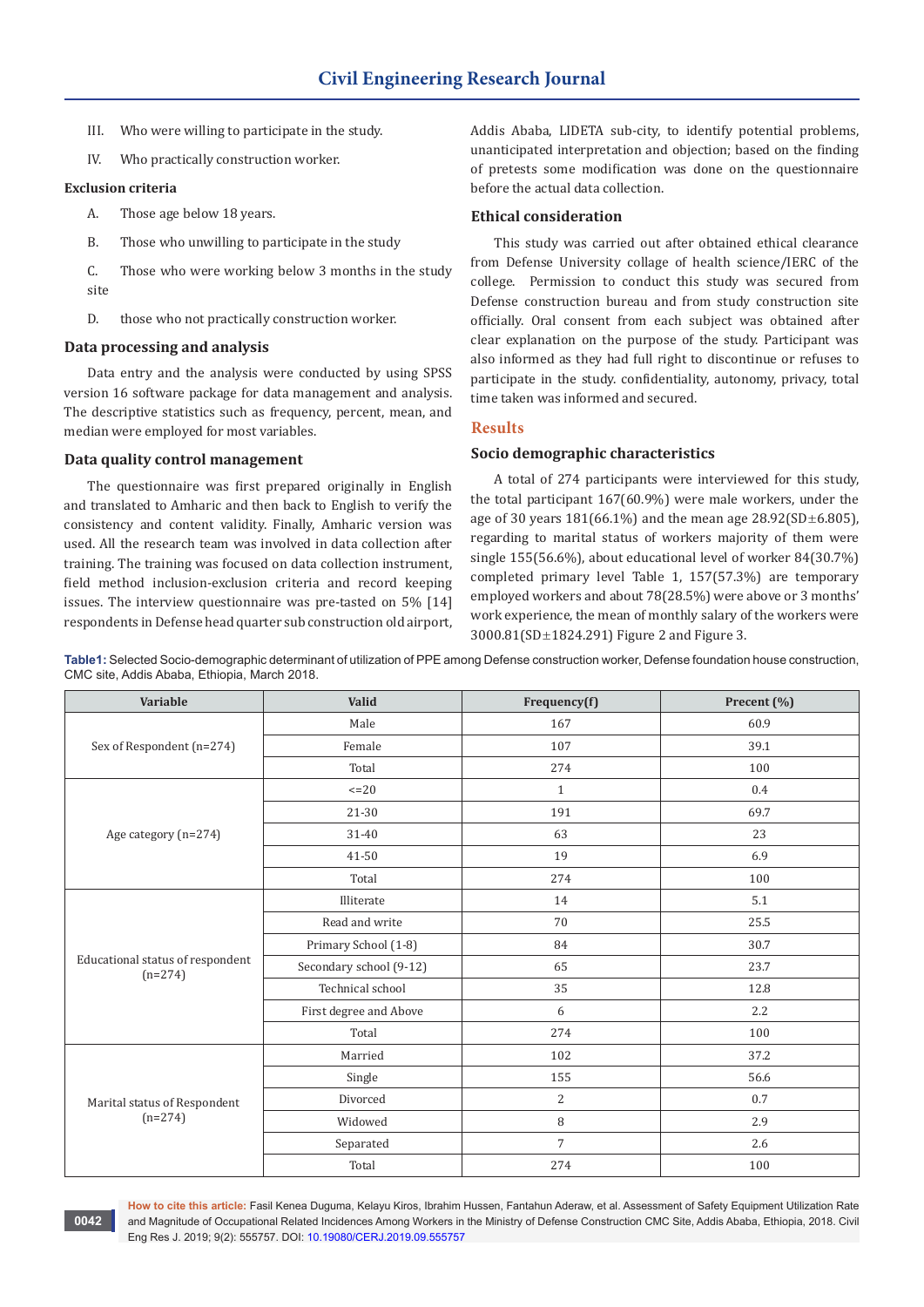# **Civil Engineering Research Journal**

| <b>Employer condition of Respondent</b><br>$(n=274)$ | Temporarily       | 157 | 57.3 |
|------------------------------------------------------|-------------------|-----|------|
|                                                      | Permanent         | 117 | 42.7 |
|                                                      | Total             | 274 | 100  |
| Work Experience of Respondent<br>$(n=274)$           | $> 3$ months      | 78  | 28.5 |
|                                                      | 4 month - 5 years | 137 | 50   |
|                                                      | > 5 Years         | 59  | 21.5 |
|                                                      | Total             | 274 | 100  |
| Monthly Income category of<br>Respondent (n=274)     | $< 1000$ birr     | 3   | 1.1  |
|                                                      | 1001-2000 birr    | 156 | 56.9 |
|                                                      | 2001-5000 birr    | 62  | 23   |
|                                                      | $> 5001$ birrs    | 53  | 19   |
|                                                      | Total             | 274 | 100  |





# **Availability and utilization of personal protective equipment**

**Table2:** Availability and utilization of PPE and safety training level of Defense construction worker, Defense foundation house construction CMC site, Addis Ababa, Ethiopia, March 2018.

| <b>Study variable</b>           | Answer variable     | Frequency(f) | Percent (%)      |
|---------------------------------|---------------------|--------------|------------------|
| Use of PPE Respondent on work   | No                  | 82           | 29.9             |
|                                 | Yes                 | 192          | 70.1             |
|                                 | Total               | 274          | 100              |
|                                 | Glove               | 27           | 9.9              |
|                                 | Ear plug            | 6            | $2.2\phantom{0}$ |
|                                 | Mask                | 5            | 1.8              |
| Type of material Respondent use | Helmet              | 110          | 40.1             |
| $(n=192)$                       | All body protection | 19           | 6.9              |
|                                 | Boots/shoe          | 9            | 3.3              |
|                                 | Face shield         | 16           | 5.8              |
|                                 | Total               | 192          | 70.1             |
| All time use of PPE (n=192)     | No                  | 77           | 28.1             |
|                                 | Yes                 | 115          | 42               |
|                                 | Total               | 192          | 70.1             |

**0043**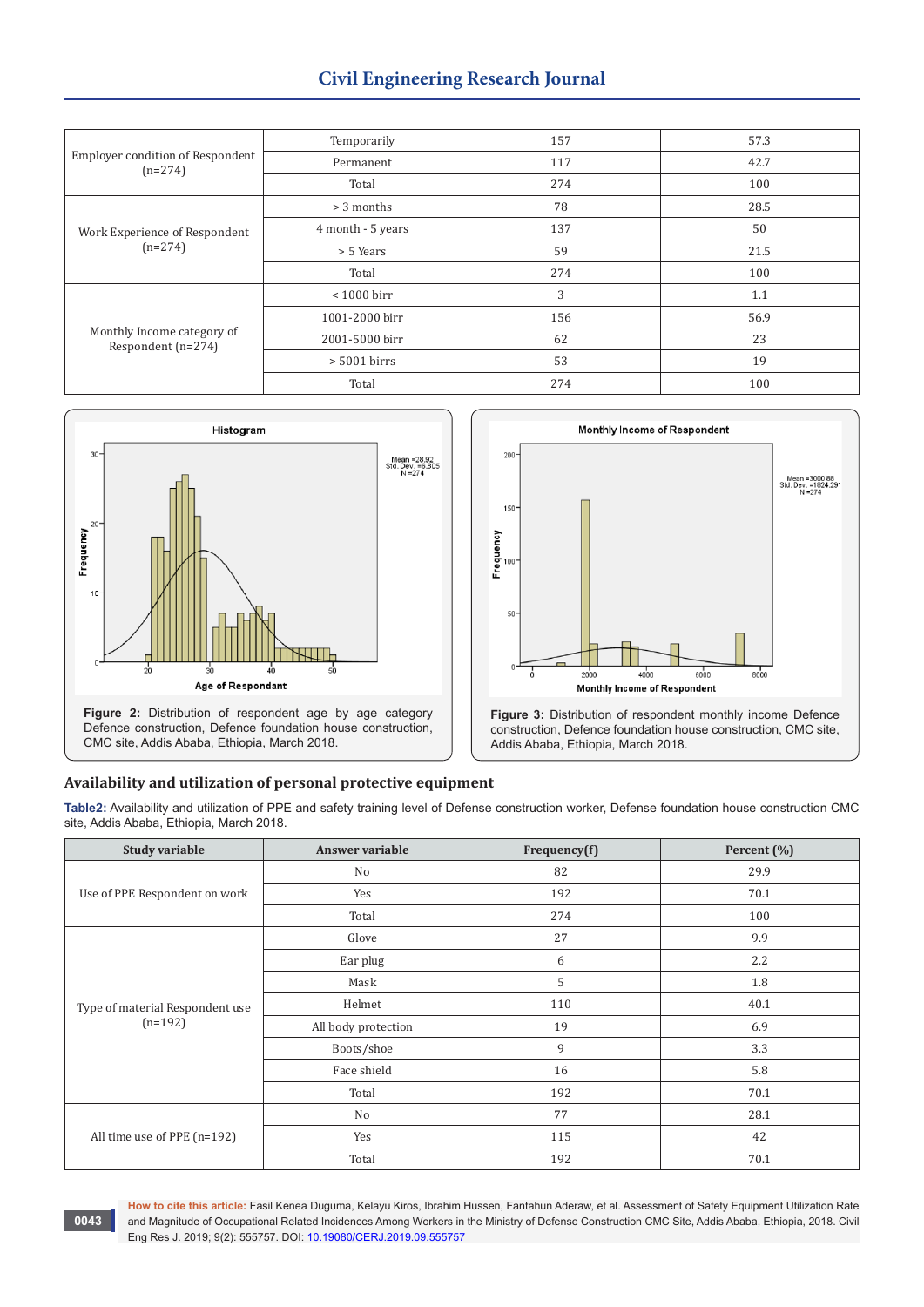| Reasons of Not use proper PPE of<br>Respondent (n=159) | Lack of comfort         | 51  | 18.6           |
|--------------------------------------------------------|-------------------------|-----|----------------|
|                                                        | To save time            | 17  | 6.2            |
|                                                        | Not think aware of risk | 43  | 15.7           |
|                                                        | Carelessness            | 11  | $\overline{4}$ |
|                                                        | No access               | 37  | 13.5           |
|                                                        | Total                   | 159 | 58             |
| Supply of PPE for Respondent<br>$(n=192)$              | From Institution        | 140 | 51.1           |
|                                                        | Bought myself           | 44  | 16.1           |
|                                                        | From NGO                | 8   | 2.9            |
|                                                        | Total                   | 192 | 70.1           |
| Training of job before engaged to<br>the job $(n=274)$ | No                      | 203 | 74.1           |
|                                                        | Yes                     | 71  | 25.9           |
|                                                        | Total                   | 274 | 100            |
| Training of job after engaged to the<br>job (n=274)    | No                      | 207 | 75.5           |
|                                                        | Yes                     | 67  | 24.5           |
|                                                        | Total                   | 274 | 100            |

The result showed that half of the respondents utilize PPE on duty 192(70.1%), participant affirmed availability one or two of the following PPE, safety boots 9(3.3%), 110(40.1%) helmet, heavy duty gloves 27(9.9%), ear plug 6(2.2%), other equipment respectively while the remaining (45.5%). Affirmed the availability of among PPE utilize on duty of respondent 115(42.0%) were

**0044**

Table 2 used all the time. The majority worker reason for not use PPE were not fill comfort 50(18.2%) and lack of awareness of risk 43(15.7%). Among PPE user on duty respondent above 50% of PPE supplied by the institution and the rest bought by workers themselves Figure 4 and Figure 5.

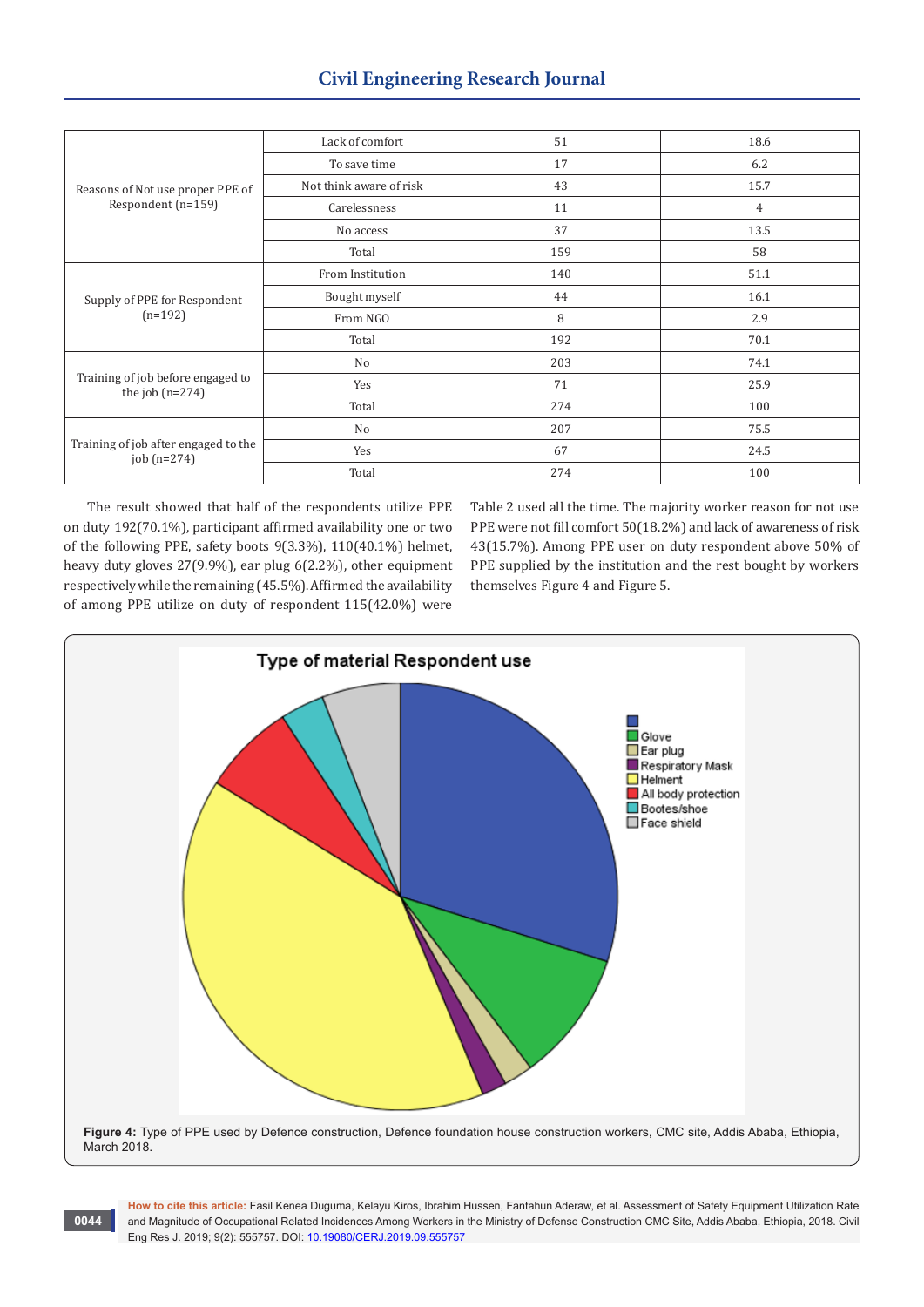

## **Occupational injury related issue**

The total magnitude of occupational injury in the last 12 months was 37(13.5%), above half of respondent 23(8.4%) exposed at least once. In the last 2 weeks were 11(4.0%) were exposed at least one times suffered form of injury and did not used any PPE's. Finger 20(7.3%) were the most injured body

part of respondent. the report shows that types of accident occur in workers were hurt by struck against object 23(8.4%), struck by object 12(4.4%) and Nile injury 8(2.9%). The main reason of injury occurrence was due to not using PPE 11(4.0%). Among the total injured worker 10(3.6%) were visited hospital and 6(2.2%) of worker were absent from work for more than 12 hours because of the injury Table 3.

**Table 3**: Distribution of injury, body part and type of injury during last 12 months, and the last 2 weeks among Defense construction, Defense foundation house construction, CMC site, Addis Ababa, Ethiopia, March 2018.

| <b>Study variable</b>                                             | Answer variable | Frequency(f) | Percent $(\% )$ |
|-------------------------------------------------------------------|-----------------|--------------|-----------------|
| Injury of respondent in the last 12<br>months                     | No              | 237          | 86.5            |
|                                                                   | Yes             | 37           | 13.5            |
|                                                                   | Total           | 274          | 100             |
|                                                                   | 1 times         | 23           | 8.4             |
| Number of injury of respondent for<br>the last 12 months $(n=37)$ | 2 times         | 10           | 3.6             |
|                                                                   | 3 & above       | 4            | 1.5             |
|                                                                   | Total           | 37           | 13.5            |
|                                                                   | No              | 255          | 93.1            |
| Injury of respondent for the last<br>2 weeks                      | Yes             | 19           | 6.9             |
|                                                                   | Total           | 274          | 100             |
| Number of injury respondent for<br>the last 2 weeks $(n=19)$      | 1 times         | 11           | 4               |
|                                                                   | 2 times         | 4            | 1.5             |
|                                                                   | 3 & above       | 4            | 1.5             |

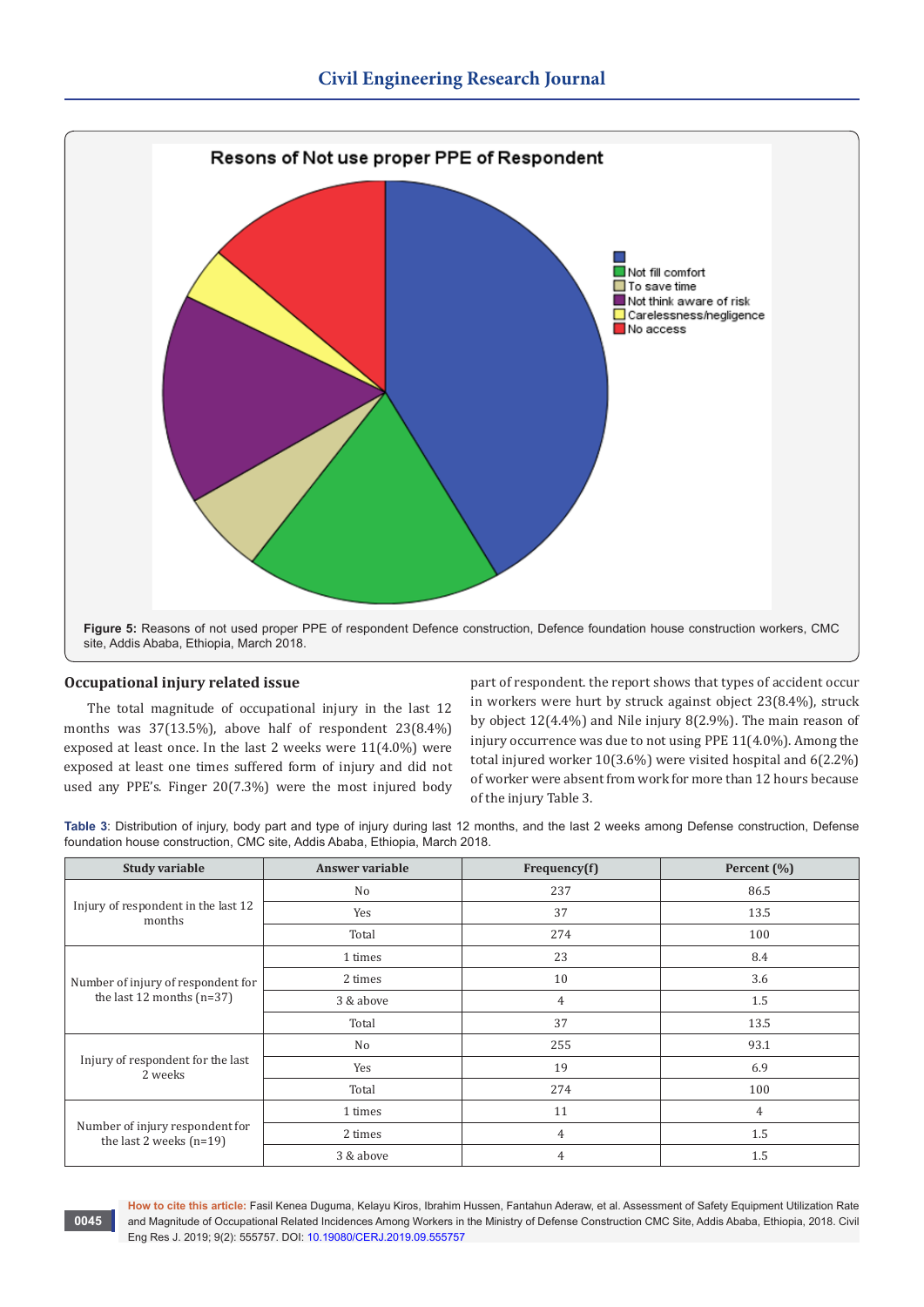| Affected body part of respondent                        | Eye                      | 9                | 3.3            |
|---------------------------------------------------------|--------------------------|------------------|----------------|
|                                                         | Tooth                    | $\, 8$           | 2.9            |
|                                                         | Finger                   | $20\,$           | $7.3\,$        |
|                                                         | Leg                      | $\, 8$           | 2.9            |
| $(n=56)$                                                | Toe                      | $\overline{4}$   | $1.5\,$        |
|                                                         | Upper arm                | $\overline{c}$   | $0.7\,$        |
|                                                         | Lower                    | 5                | 1.8            |
|                                                         | Total                    | 56               | 20.4           |
|                                                         | Falling from height      | 9                | 3.3            |
|                                                         | Struck by object         | 12               | 4.4            |
|                                                         | Struck against object.   | 23               | 8.4            |
| Type of accident (n=56)                                 | Hit by falling object    | 3                | $1.1\,$        |
|                                                         | Nile injury              | $\, 8$           | 2.9            |
|                                                         | Falling at ground        | $\mathbf{1}$     | $\overline{4}$ |
|                                                         | Total                    | 56               | 20.4           |
|                                                         | I was new for the work   | 5                | 1.8            |
|                                                         | Thinking private affairs | $\,4\,$          | $1.5\,$        |
|                                                         | Medical problem          | $\overline{4}$   | $1.5\,$        |
| Reason of respondent injury                             | Beyond Un control        | 12               | 4.4            |
| $(n=56)$                                                | It is working behaviors  | 15               | 5.5            |
|                                                         | Improper use of PPE      | 11               | $\overline{4}$ |
|                                                         | I don't remember         | 5                | 1.8            |
|                                                         | Total                    | 56               | 20.4           |
|                                                         | At height                | 33               | 12             |
| Work site of respondent (n=274)                         | At ground                | 29               | 9.5            |
|                                                         | Both                     | 215              | 78.5           |
|                                                         | Total                    | 274              | 100            |
|                                                         | $\rm No$                 | 46               | 16.8           |
| Hospitalization of respondent due<br>to injury $(n=56)$ | Yes                      | $10\,$           | 3.6            |
|                                                         | Total                    | 56               | 100            |
|                                                         | 12 hours                 | $\boldsymbol{6}$ | 2.2            |
| Length of respondent                                    | $1\,\rm{week}$           | $\,1\,$          | $0.4\,$        |
| $hospitalization(n=10)$                                 | $1\ \mathrm{month}$      | $\overline{3}$   | 1.1            |
|                                                         | Total                    | $10\,$           | $3.6\,$        |

# **Working environment related variable**

About 274(100%) was worked less or equal 8 hours per day/48hrs per week, 217(79.2%) of workers were not done regular health and safety supervision of workplace. 233(85%) of worker did not had safety training in connection with new employment, equipment, or work process, and 83(30.3%) of workers involve manual handling activity like Pulling, Pushing, carrying, and lifting. Among those 30(12.0%) of were carrying medium weight, 5(1.8%) were carrying very heavy (greater than 50kg) on average for 4 hours and above Table 4.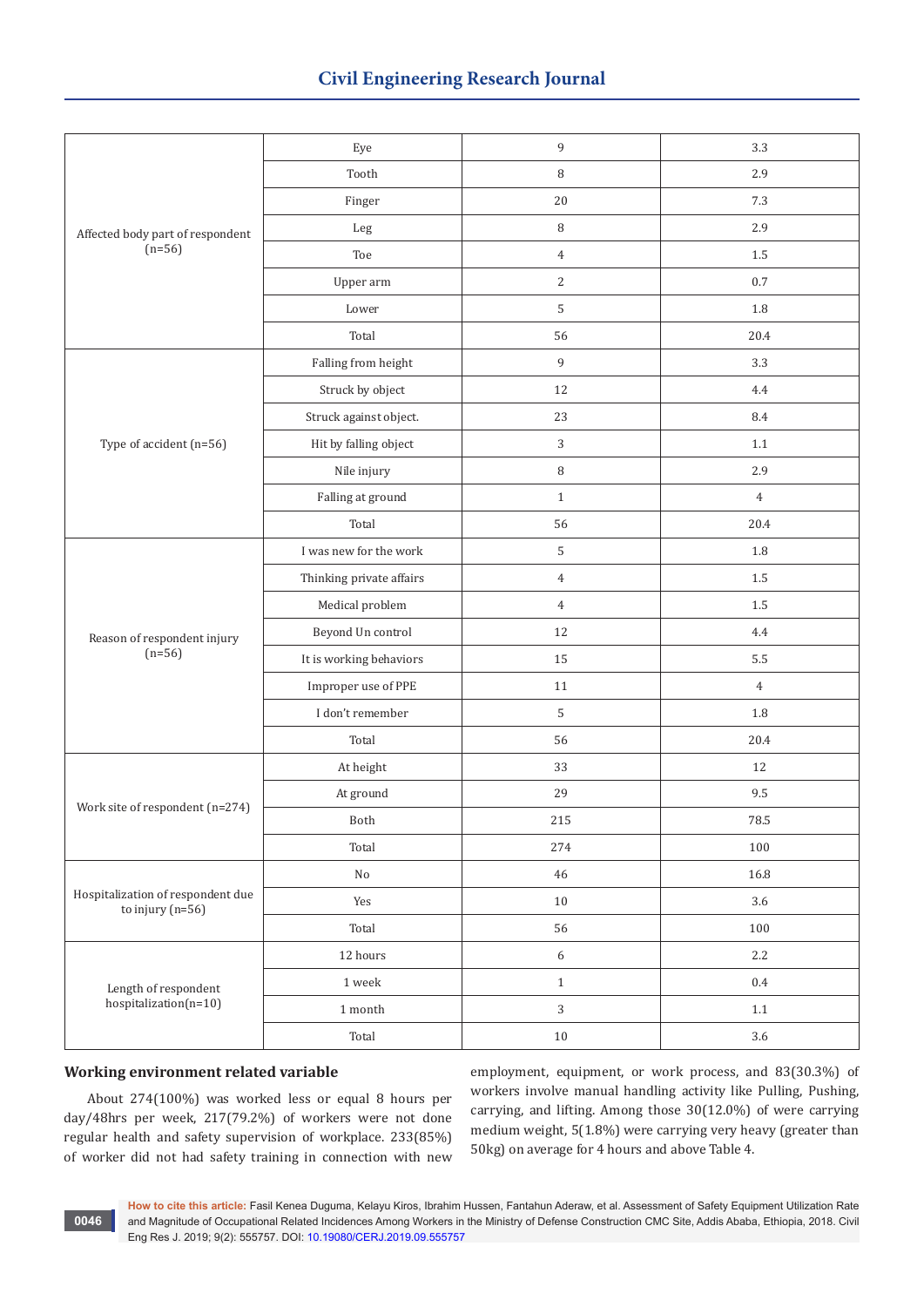| <b>Study variable</b>                                               | Response variable   | Frequency(f) | Percent (%) |
|---------------------------------------------------------------------|---------------------|--------------|-------------|
| Work hours per week of<br>respondent (n=274)                        | Hours               | 8hrs         | 100         |
|                                                                     | Total               | 274          | 100         |
| Regular health and safety<br>supervision or respondent              | Yes                 | 57           | 20.8        |
|                                                                     | No                  | 217          | 79.2        |
| $(n=274)$                                                           | Total               | 274          | 100         |
| Safety training of new employment                                   | Yes                 | 41           | 15          |
| equipment or work proceed of                                        | No                  | 233          | 85          |
| respondent (n=274)                                                  | Total               | 274          | 100         |
| Manual handling activity (pulling,                                  | Yes                 | 83           | 30.3        |
| pushing, carrying, and lifting of                                   | No                  | 191          | 69.7        |
| respondent (n=274)                                                  | Total               | 274          | 100         |
|                                                                     | Light(<5kg)         | 20           | 7.3         |
|                                                                     | Medium (6-25 kg)    | 33           | 12          |
| Average weight handled per day of<br>respondent (n=83)              | Heavy (25-50 kg)    | 25           | 9.1         |
|                                                                     | Very heavy (>50 kg) | 5            | 1.8         |
|                                                                     | Total               | 83           | 30.3        |
|                                                                     | Not > 2hrs          | 25           | 9.1         |
| Average hours spend handled                                         | $2-4hrs$            | 15           | 5.5         |
| weight per day of respondent                                        | 4 hrs and above     | 43           | 15.7        |
|                                                                     | Total               | 83           | 30.3        |
|                                                                     | Yes                 | 230          | 83.9        |
| Work concentration of respondent<br>$(n=274)$                       | No                  | 44           | 16.1        |
|                                                                     | Total               | 274          | 100         |
|                                                                     | Yes                 | 34           | 12.4        |
| Vibrating tools of workplace of<br>$respondent(n=274)$              | No                  | 240          | 87.6        |
|                                                                     | Total               | 274          | 100         |
|                                                                     | Not > 2hrs          | 6            | 2.2         |
| How long work per day with                                          | $2-4hrs$            | 23           | 8.4         |
| vibrating tools of respondent                                       | 4hrs and above      | 5            | 1.8         |
|                                                                     | Total               | 34           | 12.4        |
| Machine with always guarded or                                      | $\rm No$            | 265          | 96.7        |
| installed with safety devices of                                    | Yes                 | 9            | 3.3         |
| respondent (n=274                                                   | Total               | 274          | 100         |
|                                                                     | No                  | $\mathsf S$  | 1.7         |
| Machine maintained immediately<br>when or old unsafe for respondent | Yes                 | $\,4\,$      | 1.6         |
|                                                                     | Total               | 9            | 3.3         |

**Table 4:** Work environment related variable among Defense construction, Defense foundation house construction, CMC site, Addis Ababa, Ethiopia, March 2018.

## **Behavioural Associated Variables**

**0047**

22(8%) drink alcohol and 6(2.2%) chew chat, 7(2.6%) had sleeping disorder Table 5.

Among the total respondent only 6(2.2%) smoke cigarette,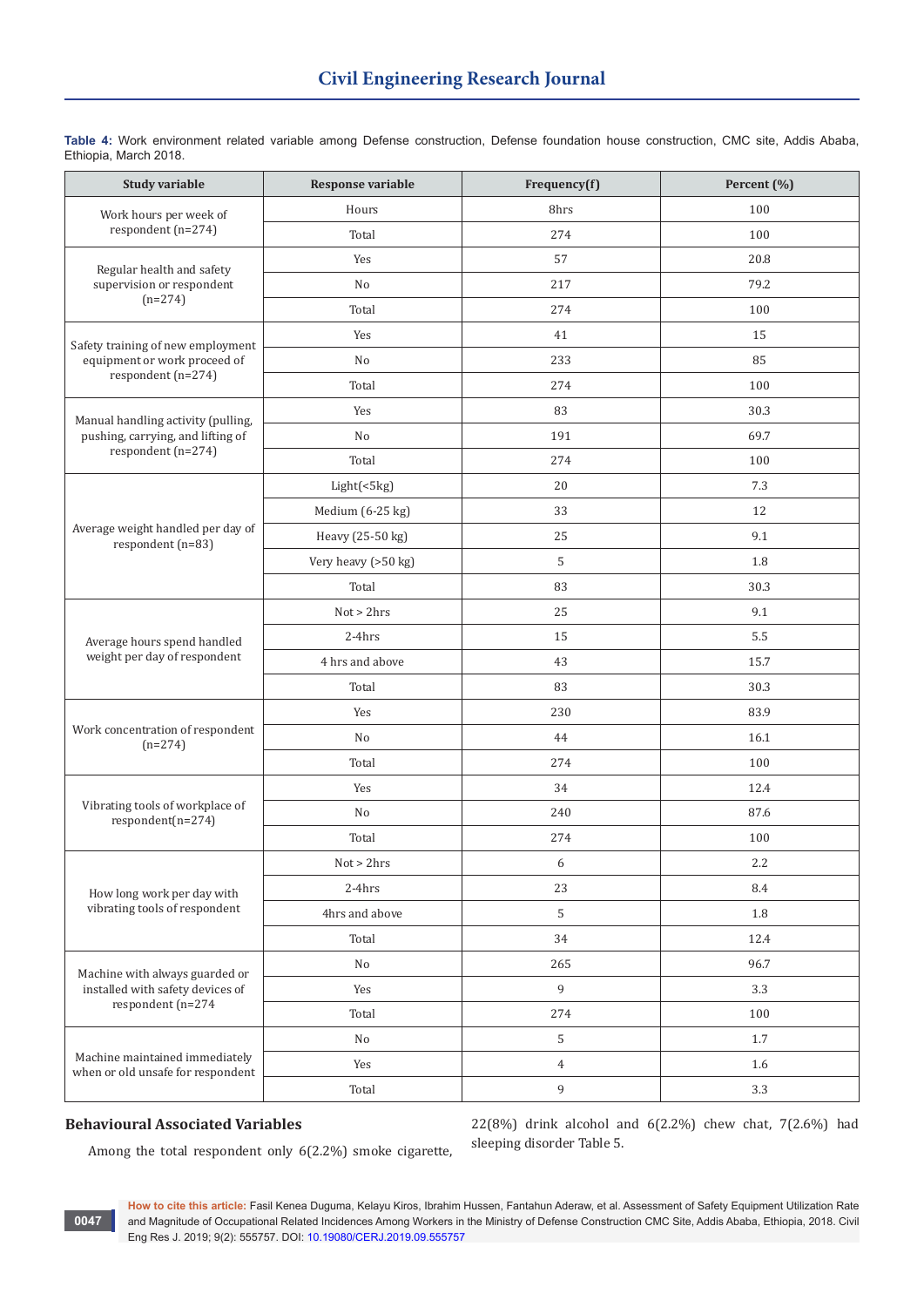| <b>Study variable</b>                                        | <b>Response variable</b>                    | Frequency(f)     | Percent (%)      |
|--------------------------------------------------------------|---------------------------------------------|------------------|------------------|
| Smoking of respondent (n=274)                                | No                                          | 268              | 97.8             |
|                                                              | Yes                                         | 6                | 2.2              |
|                                                              | Total                                       | 274              | 100              |
|                                                              | Every day                                   | $\mathbf{1}$     | 0.4              |
| Smoking character of/number of<br>smoking of respondent(n=6) | Occasional                                  | 5                | 1.8              |
|                                                              | Total                                       | 6                | 2.2              |
|                                                              | No                                          | 252              | 92               |
| Drinks of respondent(n=274)                                  | Yes                                         | 22               | 8                |
|                                                              | Total                                       | 274              | 100              |
|                                                              | Every day                                   | $\overline{c}$   | 0.7              |
| Number of drink of respondent                                | 1-3 day/week                                | $\overline{2}$   | 0.7              |
| $(n=22)$                                                     | Occasional                                  | 18               | 6                |
|                                                              | Total                                       | 22               | 8                |
|                                                              | N <sub>o</sub>                              | 267              | 97.4             |
| Chewing chat of respondent<br>$(n=274)$                      | Yes                                         | $\overline{7}$   | 2.6              |
|                                                              | Total                                       | 274              | 100              |
|                                                              | Every day                                   | $\boldsymbol{0}$ | $\boldsymbol{0}$ |
| Number of chat chewing of                                    | 1-3 day/week                                | $\mathbf{1}$     | 0.4              |
| respondent (n=7)                                             | Occasional                                  | 6                | 2.2              |
|                                                              | Total                                       | $\overline{7}$   | 2.6              |
|                                                              | No                                          | 267              | 97.4             |
| Sleeping disorder on work of<br>respondent (n=274)           | Yes                                         | $\overline{7}$   | 2.6              |
|                                                              | Total                                       | 274              | 100              |
| Reason of sleeping disorder of<br>respondent (n=7)           | Working > 8hrs                              | $\overline{2}$   | 0.7              |
|                                                              | Working in evening                          | $\sqrt{2}$       | 0.7              |
|                                                              | Trying of work more than on task<br>at time | $\overline{2}$   | 0.7              |
|                                                              | Excessive heat                              | $\mathbf{1}$     | 0.4              |
|                                                              | Total                                       | $\overline{7}$   | 2.6              |

**Table 5:** Behavioural Associated Variables among Defense construction, Defense foundation house construction, CMC site, Addis Ababa, Ethiopia, March 2018.

# **Job stress Assessment tool**

**0048**

Among the total respondent 41(15%) workers were not satisfied on the job/works. 93(33.9%) of respondent s were said as they had hurry and excessive work load, 90(32.8%) of worker were consider work situation as danger, 179(65.3%) of respondent consider the job as it was dangers for their life, and 274(100.0%) of respondent stated that hazard sign was not displayed at work site Table 6.

**Table 6:** Job stress Assessment tool among Defense construction, Defense foundation house construction, CMC site, Addis Ababa, Ethiopia, March 2018.

| Study variable                                 | <b>Response variable</b> | Frequency(f) | Percent (%) |
|------------------------------------------------|--------------------------|--------------|-------------|
| Job difficulty of respondent<br>$(n=274)$      | Yes                      | 41           | 15          |
|                                                | N <sub>0</sub>           | 233          | 85          |
|                                                | Total                    | 274          | 100         |
| Why works difficulty to<br>respondent $(n=41)$ | I work over 8hrs         | 24           | 8.8         |
|                                                | I have work rotation     | 10           | 3.6         |
|                                                | I have no specific W.    |              | 2.6         |
|                                                | Total                    | 41           | 15          |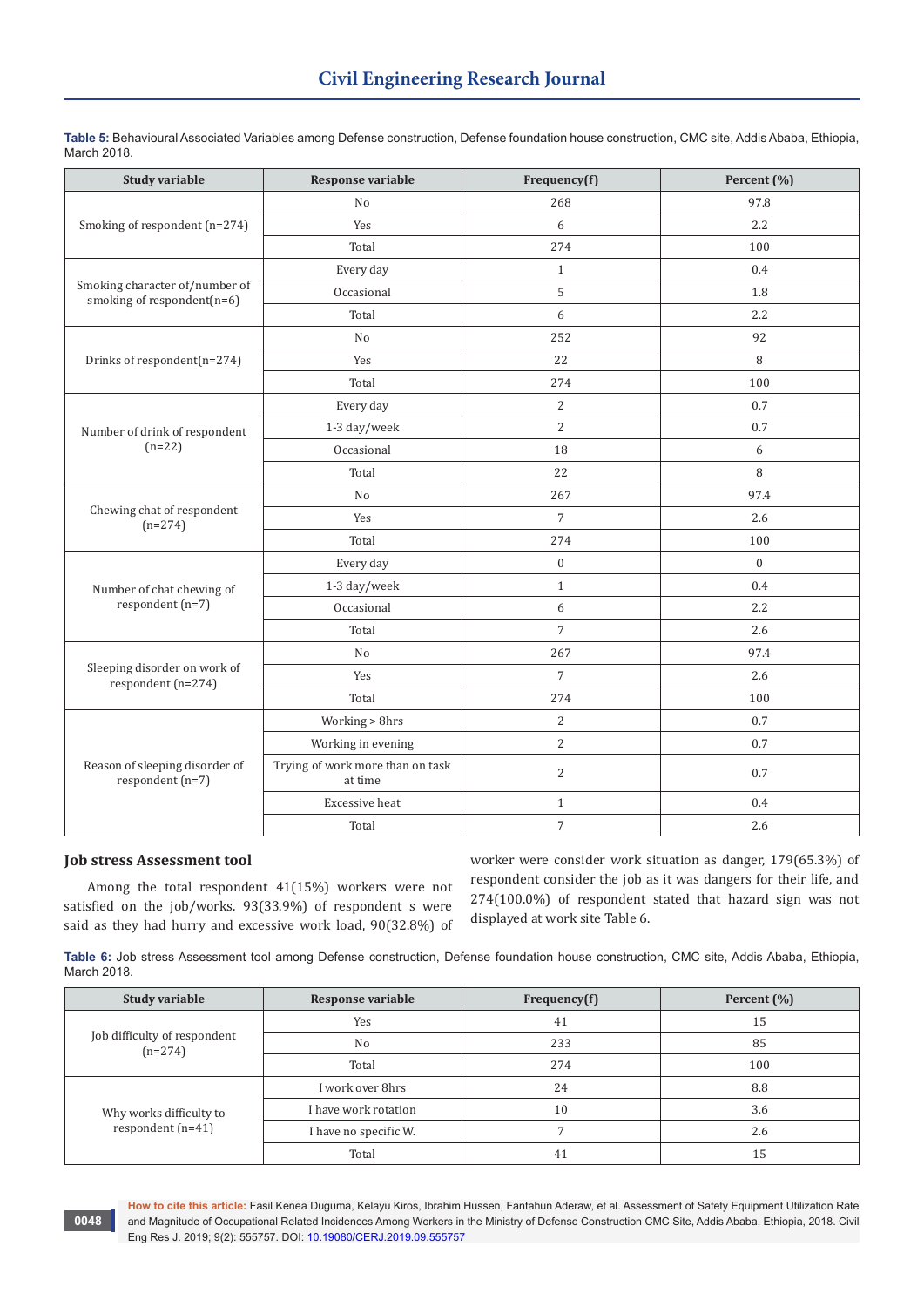| Hurry due to excessive workload of<br>respondent (n=274) | Yes               | 93           | 33.9             |
|----------------------------------------------------------|-------------------|--------------|------------------|
|                                                          | No                | 181          | 66.1             |
|                                                          | Total             | 274          | 100              |
| Boring and monotonous                                    | Yes               | 90           | 32.8             |
| of construction worker for                               | No                | 184          | 67.2             |
| respondent (n=274)                                       | Total             | 274          | 100              |
| Work full danger for respondent<br>$(n=274)$             | Yes               | 179          | 65.3             |
|                                                          | No                | 95           | 34.7             |
|                                                          | Total             | 274          | 100              |
|                                                          | Yes               | 21           | 7.7              |
| Safety danger and health risk of<br>respondent           | No                | 253          | 92.3             |
|                                                          | Total             | 274          | 100              |
| Hazard sign properly at work site<br>for respondent      | Yes               | $\mathbf{0}$ | $\boldsymbol{0}$ |
|                                                          | No                | 274          | 100              |
|                                                          | Total             | 274          | 100              |
| Type hazard sign for respondent                          | Calling by person | 274          | 100              |

#### **Observational finding**

Regarding to observational result of this study all most all environmental health and safety factors in construction area such as personal protective equipment are not in the store, no enough supply, put in correct place, no sign of warning and safety rule, there was clinic in the site but had not enough supply first aid equipment, no electrical panel knockout in place, there was no training of workers, supervision of work place by safety professionals, hammers kept free of splinters, covered wall and floor opening and portable circular saws equipped with protective guard were not fulfilled within the working site, the employees are not use the necessary personal protective equipment/ worker not match with proper personal protective equipment, are not proper utilization of personal protective equipment, the ladders are safe and inspected as appropriate place, more of them use equipment lifter manual than ladder, the operating lifts are trained on the equipment.

#### **Discussion**

The study result showed that overall utilization level of personal protective equipment 192(70.1%) participant affirmed availability of one or two of the PPE, from 192(70.1%) 115(42.0%) were used all the time. The majority workers reason for not used PPE, 50(18.2%) were not fill comfort, and 44(16.1%) were not think aware of risk. Among PPE user on duty respondent above 140(51.1%) of PPE Supplied by the institution and the rest bought by workers themselves.

The availability of PPE's was not online with the type of work and hazards one was exposed at any time. In this study construction workers reported to be using the following PPE's

safety boots; helmet; heavy duty glove; dust mask; ear mask; goggles; safety harness/belt but had not full supply. Participant have knowledge each PPE's is used for a different work in the construction sites, that safety boots are used to protect foot from injuries, goggle are used to protect eyes from strong light during welding and dust; overalls are used to protect one's clothing from getting dirty, helmets are used against head injuries; ear muffs are used to protect ears against excessive noise in the construction sites; safety harness/belt are used to protect workers from falling from heights. Some workers are provided with PPE and yet they were not using them especially goggles and face masks as observed in this study.

Reasons for not utilization PPE's were given by the respondent varied reasons why they did not use the available PPE's in their workplace. This study showed that some participants did not had them because they did not see any importance of them; other did not have the equipment; observation showed that some workers had PPE's, but they were not using PPE hence it influenced the increase in the use of PPE in work place. Due to these the prevalence of occupational injury in the last 12 months and 2 months un used PPE was 37(13.5%), above half of respondent 23(8.4%) frequency of occurrence of injury in the last 12 months where one times, similar to this injury in the last 2 weeks were 11(4.0%) frequency of occurrence where one times, suffered some form of injury, did not have any used PPE's despite used PPE's participant. Among those injured workers 15(5.5%) of them did work behavior, finger 20(7.3%) were the most injured body part of respondent. the report shows that types of accident occur in workers were hurt by struck against object 23(8.4%), struck by object 12(4.4%) and Nile injury 8(2.9%).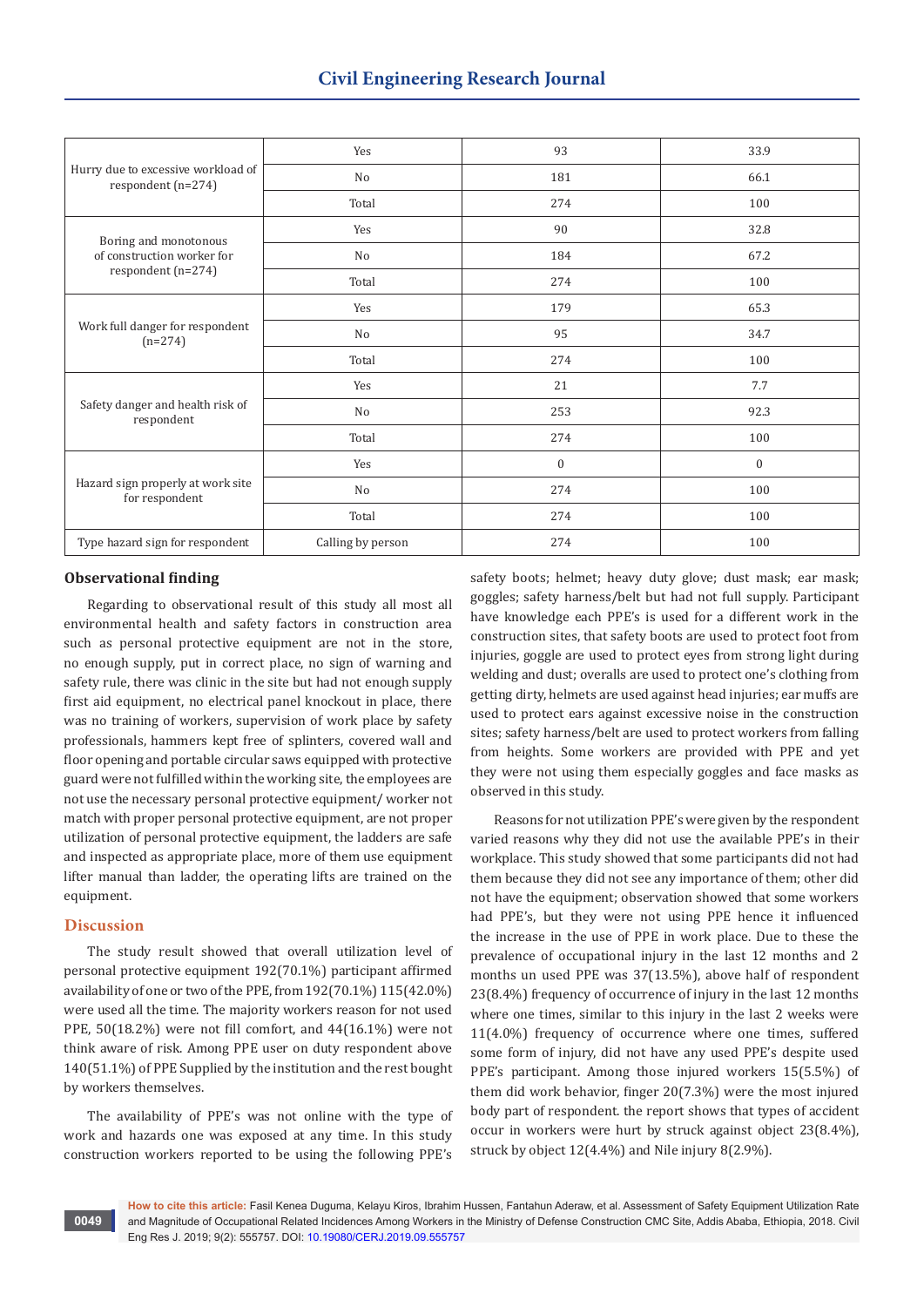The main reason of injury occurrence was due to not using PPE 11(4.0%). Among the total injured worker 10(3.6%) were visited hospital and 6(2.2%) of worker were greater than 12 hours absent from work because of injury. When we compare with different study, like Study done in Gondar 38.7% [23] and Addis Ababa 38.3%,84.7% [25] higher prevalence reported. So, this discrepancy may be because of our study area only one level one general contractor firm whereas study done in Addis Ababa include one to five level contractor firm and study done in Gondar nothing has been mentioned about level of contractor. And, another reason for higher prevalence sample size deference and sample population. In this study, a minimum of a year experience in construction worker is mandatory to be recruited as study participants, whereas nothing has been mentioned in both studies. In contrary study done India 22.9% [31] and Egypt 18.4% [24] have lower prevalence reported than our study. This difference may be safety concern; awareness and education of workers in these countries are greater than ours regarding this sector. Also, the study area also in these studies were done in big construction companies, not included small ounces, that give concern for health and safety for their workers.

Different studies report shows that male workers were significantly associated with occupational injury [23,30] which alien with this study. The odds of occupational injury for male 2.85 times more likely injured than those of female workers (P-less than 0.5%). This is may be construction work more done by male; male workers were more expose substance abuse like alcohol and chat and female workers could take their health and safety responsibility, use PPE than males. Based on our findings temporary workers were 2.92 times more likely injured than those of permanent workers ( $p$  <0.05). This is supported by studies conducted in Iran and Ethiopia may be explained as higher injuries reported on temporary workers were because of temporary workers do not get a chance to work for a whole year like the permanent, health and safety awareness of temporary workers was less than those of permanent workers lack experience on specific tasks and lack of job security can play an important role in occurring accidents for such workers.

This study finds out that the odds of injuries among employees who have less or equal to 4 months up to 5 years work experience were 137(50%) less compared to those who have more than ≥ 5 years' work experience. The possible explanation for this may be that those employees who have greater than 5 years' work experience could be accustomed to the work environment and developed false consciousness of safety which drive them not to obey with safety precautions including proper use of PPE. It might also because lack of safety awareness programs in the workplaces. This study supported by different study done Addis Ababa and Gondar [25]. Another important finding of this study was the odds of injuries among employees who earning monthly salary 960-2000 ETB were 159(58%) less compared to those who

earning  $\geq$  5001 ETB. This may be explained as higher payment is related with high experience, and higher educational status, although this factor was significant in this study and workers with lower experience and educational status are usually placed in working sections involving manual contact with machines and others. According to study result showed that severities of occupational injury were among 56 injured workers 10(3.6%) visited hospitalized. Because of this 3(1.1%) of participant had lost greater than 1 month of work (1440 hours work absent). This result supported by study done in Gondar and Addis Ababa. It might also be due to construction industry is one of the hazardous and working behavior of construction industry.

# **Conclusion**

I. Among the participant 192(70.1%) were using only one or two of the right PPE. The extent of PPE uses especially the right ones was wanting since it was below 50% because the participate used only one type on PPE from the 110(40.1%) user of helmet additionally 9(3.3%) used safety boots. More than 82(29.9%) of worker did not have any personal protective equipment. Most/more than 56(20.4%) workers, who suffered some forms of injury did not have any protective equipment.

II. About 203(74.1%) before engaged to the work and 207(75.5%) after engaged the work of participant had not been trained on PPE use and any other safety training.

III. The use of personal protective equipment in all time was found to be important factor to decrease occupational injury.

IV. Awareness and education is needed to male, higher income, higher work experience, and temporary workers because showed significant association on the occurrences of occupational injury with community group.

V. Most environmental health and safety factors in construction area such as protective equipment, sign warning and safety rule, first aid equipment, electrical panel knockout in place, training of workers, supervision of work place by safety professionals, hummers kept free of splinters were not fulfilled within the working site that may play an important role in reducing occupational injury.

VI. Recommendations

VII. Constant awareness of all hazards, injuries, and illness associated with construction should be maintained. All sort of injuries to workers should as much as possible be minimized while on duties by using PPE.

VIII. All workers should need to use safety boots, helmet, overalls and heavy-duty gloves alongside dust masks, ear masks, goggles, safety harness/belt, and while on duty whenever necessary to minimize injuries and illness associated with construction work.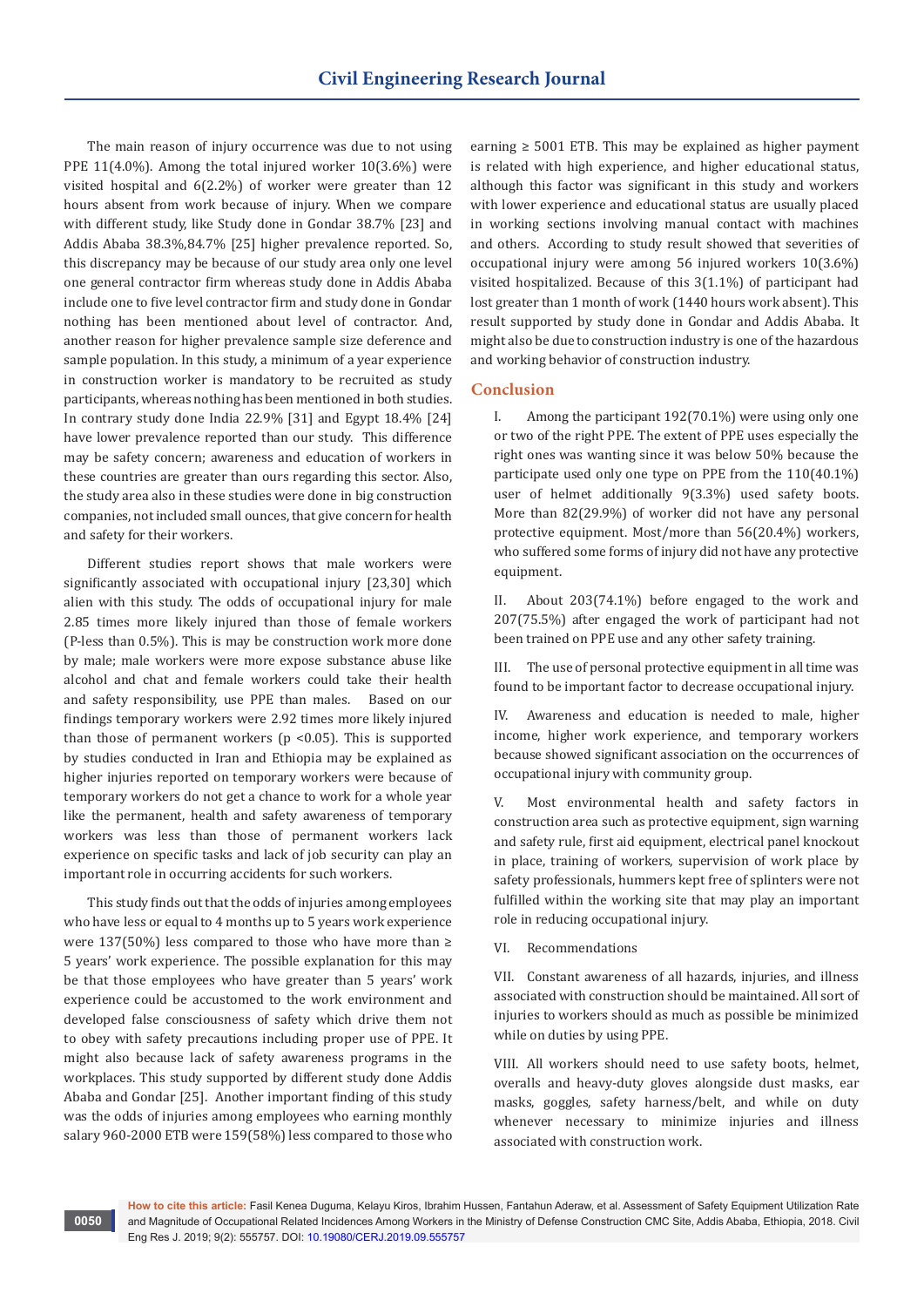IX. The ministry of health, Addis Ababa health bureau, ministry of social affairs should assign occupational health and safety professionals for monitor working site to reinforce and remind the basic health and safety matters fulfillments.

X. The supervision/boss of the construction area tries to identify the needs of workers to make them satisfied by their work.

XI. The management of construction site should regularly conduct helpful safety training on a construction sites and give workers brief before commencing any work on their daily basis.

XII. NCA to contact regular monitoring of contractors to ensure safety need of workers.

# **Acknowledgement**

My heart-felt gratitude goes to the Defense University College of Health Science of Public Health at College of Health Science library staff. We would like to extend our appreciation also for School of Public Health administrative staff, and the study participants for their cooperation and provision of valuable information.

## **Conflict of interest**

This research article has no conflict of interest in relation to funding and material interests.

#### **References**

**0051**

- 1. Ministry of labor and social affairs (2015) Occupational health and safety training package, Addis Ababa University.
- 2. Ali B (2008) Fundamental principles of occupational health and safety.
- 3. WHO (2009) Global Health Risks, Mortality and burden of disease attributable to selected major risks, Geneva, Switzerland?
- 4. Finish institute of occupational health, International labor Organization. System for collection and analysis of occupational accidents data: African Newsletter on occupational health and safety 2009: Contract No. 4-5.
- 5. Rantnen J (2008) Basic occupational health services. African newsletter on occupational health and safety 18(2): 29.
- 6. Cnnard M (2007) Perceptions of occupational health and safety A survey of stakeholder representatives in Zambia (2007).
- 7. Finish institute of occupational health (2008). International labor Organization. Occupational injuries African Newsletter on occupational health and safety 15(1): 3-23.
- 8. Ministry of labor and social affairs. Annual performance report of work-related injuries among governmental manufacturing industries. Addis Ababa University, Department of occupational health and safety at work 2008. Among governmental manufacturing industries, Addis Ababa University, Department of occupational work.
- 9. BLS USD LO (2015) Employer-reported workplace injuries and illnesses.
- 10. ILO Decent Work Country Programmer 2014-15: Ethiopia/ International Labor Organization, ILO, Country Office for Ethiopia and Somalia, Addis Ababa University (2014).
- 11. ILO Safety and health at work: a vision for sustainable prevention: XX World Congress on Safety and Health at Work 2014: Global Forum for Prevention. Frankfurt, Germany/International Labor, Office. Geneva, Switzerland.
- 12. Tekele TMA, Kebede F (2002) Lecture Note for environmental Health Students Occupational Health, Safety, and Hygiene. University of Gondar: In collaboration with the Ethiopia Public Health Training Initiative, The Carter Center, The Ethiopia Ministry of Health, and the Ethiopia Ministry of Education.
- 13. WHO (2007) Workers' health: Global plan of action 2008-2017" by World Health Organization, Geneva, Switzerland.
- 14. ABD (2014) Environmental Impact Assessment (EIA) and Construction (2014): Review Paper. International Research Journal on Environment Science.
- 15. Jukka TP, Kaija H, Loke Yoke L, Kathiresan Y, Tan M, et al. (2014) Global Estimates of the Burden of Injury and Illness at Work in (2012). Journal of Occupational and Environmental Hygiene.
- 16. Australia SW (2015) key work health and safety statistics, Australia.
- 17. ILO (2014) Decent Work Country Programmers 2014-15: Ethiopia/ International Labor Organization, ILO, Addis Ababa University, Country Office for Ethiopia and Somalia.
- 18. ILO (2014) Safety and health at work: a vision for sustainable prevention: XX World Congress on Safety and Health at Work 2014: Global Forum for Prevention. Frankfurt, Germany/International Labour Office, Geneva, Switzerland
- 19. Hailemariam A (2015) Secondary Dwelling Units' Extension: The case of residential houses in Woreda 2, Akaki Kality sub city, Addis Ababa. Addis Ababa University.
- 20. Yitagesu Habtu (2010) assessment of magnitude and factors of occupational injury among workers in large scale metal manufacturing industry in Addis Ababa University.
- 21. Zewdie Aderaw, Dagnew Engdaw, Tadesse (2011) Determinants of Occupational Injury: A Case Control Study among Textile Factory Workers in Amhara Regional State; Journal of Tropical Medicine.
- 22. [Zhao lin Xia, Theodore K, Gary S, Jin liang Zhu, Hua Fu, et al. \(2000\)](https://www.ncbi.nlm.nih.gov/pubmed/10998768)  [Fatal Occupational Injuries in a New Development Area in the People](https://www.ncbi.nlm.nih.gov/pubmed/10998768)  [Republic of China. JOEM September 42\(9\): 917-922.](https://www.ncbi.nlm.nih.gov/pubmed/10998768)
- 23. Takele Tadesse, Abera Kumie (2007) Prevalence and factors affecting work-related injury among workers engaged in Small and Medium-Scale Industries in Gondar woreda, north Gondar zone Amhara Regional State, Ethiopia; Ethiop Journal of Health Development.
- 24. Ministry of Labour and Social Affairs. Labour statistics annual bulletin department of Labour Addis Ababa (2002).
- 25. [Asim S, Takiar R, Ramendraetal N \(2004\) Anaccident-risk assessment](https://www.ncbi.nlm.nih.gov/pubmed/15128175)  [study of temporary piece rate workers, National Institute of](https://www.ncbi.nlm.nih.gov/pubmed/15128175)  [Occupational Health India. Occupational Medicine Division, Industrial](https://www.ncbi.nlm.nih.gov/pubmed/15128175)  [Health 42\(2\): 240-255.](https://www.ncbi.nlm.nih.gov/pubmed/15128175)
- 26. [Strong L, Zimmerman FI \(2005\) Occupational injury and absence](https://www.ncbi.nlm.nih.gov/pubmed/15983275)  [from work among African American Hispanic and non-Hispanic white](https://www.ncbi.nlm.nih.gov/pubmed/15983275)  [workers in the national longitudinal survey of youth. American Journal](https://www.ncbi.nlm.nih.gov/pubmed/15983275)  [of Public health 95\(7\): 1226-1232.](https://www.ncbi.nlm.nih.gov/pubmed/15983275)
- 27. Etal SP (1992) Occupational injury. The injury fact book. Pp: 114-194.
- 28. Bereto SM, Swerdlows AJ, Smith PGA (1998) Nested case control study of fatal work-related injuries among Brazilian Steel workers. BMJ.
- 29. Osman Yiha, Kumie A (2010) Assessment of occupational injuries in Tendaho Agricultural Development S C, Afar Regional State, Ethiop J Health Dev.